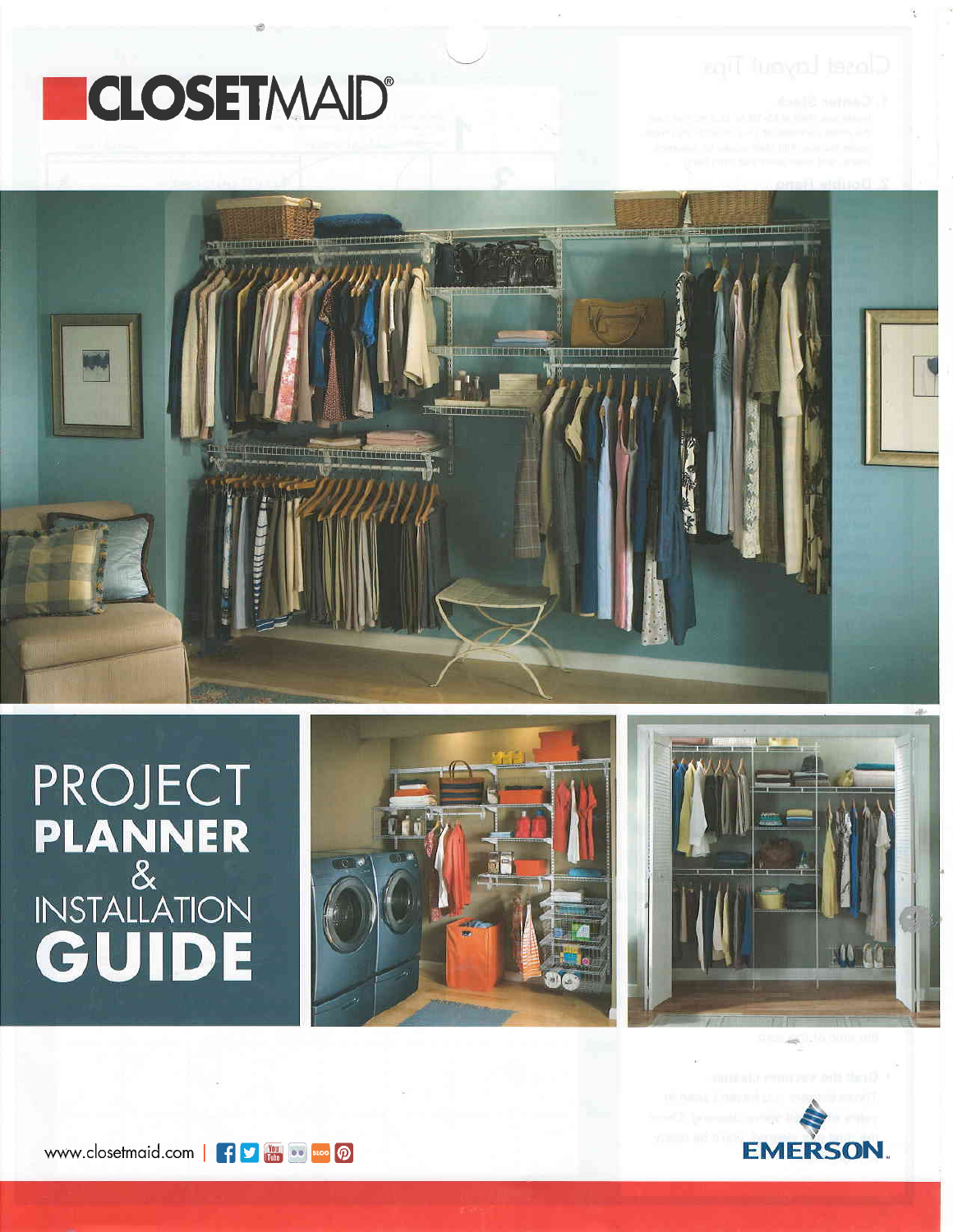## Closet Loyout Tips

#### 1. Center Stack

Install one shelf at  $85-1/2$  in.  $(2,2 \text{ m})$  that runs 20b the entire perimeter of your closet to maximize upper storage Add shelf stacks for sweaters, linens, and other items that don't hang.

#### 2. Double Hang

Double hang is the quickest way to get more closet space lf your wardrobe consists of moslly skirts, shirts, slacks and blouses, you can double your hanging space. Place one SuperSlide<sup>®</sup> shelf at  $85-1/2$  in  $(2,2, m)$  high and another below it at 42 in. (1,1 m) for correct double hang heights.

#### 3. Long Hang

For long hang, place the shelf at 71-1/2 in. (1,8 m).

#### 4. Shoe Storage

Accessible shoe storage is key to an organized closel. Choose from a variety of shoe racks that can be used on the floor, over a door, or hung from a shelf. Or, create shoe shelves using inverted SuperSlide® shelving supported by shoe shelf supports

#### 5. Storage Drawers

Use drawers to store socks, belts, purses and things that don't hang or sit well on shelves Drawer frames are available in 30 in (76,2 cm) and 42 in. (1,1 m) heights and drawers in 4 in. (10,2 cm), 7 in. (17,8 cm), and 11 in (27,9 cm) depths. Allow adequate clearance for drawers, especially in closets with sliding doors



Sketch the layout of your closet on the grid below to assist you in determining needed hardware. Refer to Closet Layout Tips for helpful information.

| Preparing Your Closet                                                                                                                                           | 96<br>$(2.44 \text{ m})$                     | 1ft (30,5 cm) | 2ft (61 cm) | 3ft (91,5 cm) | 4ft (1,22 m) | 5ft. (1,52 m) | 6ft. (1,83 m) | 7ft (2,13 m)<br>8ft (2,44 m) | 中 |
|-----------------------------------------------------------------------------------------------------------------------------------------------------------------|----------------------------------------------|---------------|-------------|---------------|--------------|---------------|---------------|------------------------------|---|
| Set a date. Mark a day on your<br>calendar and set aside a few hours<br>to de-clutter your old closet and<br>dream about the new one.                           | $85 \frac{\gamma}{2}$<br>$(2, 18 \text{ m})$ |               |             |               |              |               |               | Upper shelf height           |   |
| Break out the tape measure.<br>Get the necessary dimensions of                                                                                                  | $71*$<br>$(1,82 \text{ m})$                  |               |             |               |              |               |               | Long hang height             |   |
| the space for your new closet system.<br>You'll need these measurements when<br>you start to explore the possibilities.                                         | 57 1<br>(1.46 m)                             |               |             |               |              |               |               |                              |   |
| Get some boxes and bags.<br>You'll need them to sort and<br>categorize items from your closet.<br>Then take them to the thrift store,                           | $42^{\circ}$<br>$(1.07 \text{ m})$           |               |             |               |              |               |               | Double hang height           |   |
| the attic or the curb.                                                                                                                                          | $(71 \frac{28}{cm})$                         |               |             |               |              |               |               |                              |   |
| Grab the vacuum cleaner.<br>Those corners you haven't seen in<br>years will need some cleaning. Once<br>the dust has cleared, you'll be ready<br>to reorganize. | 14"<br>$(36 \text{ cm})$<br>$(0 \text{ cm})$ |               |             |               |              |               |               |                              |   |
|                                                                                                                                                                 |                                              |               |             |               |              |               |               |                              |   |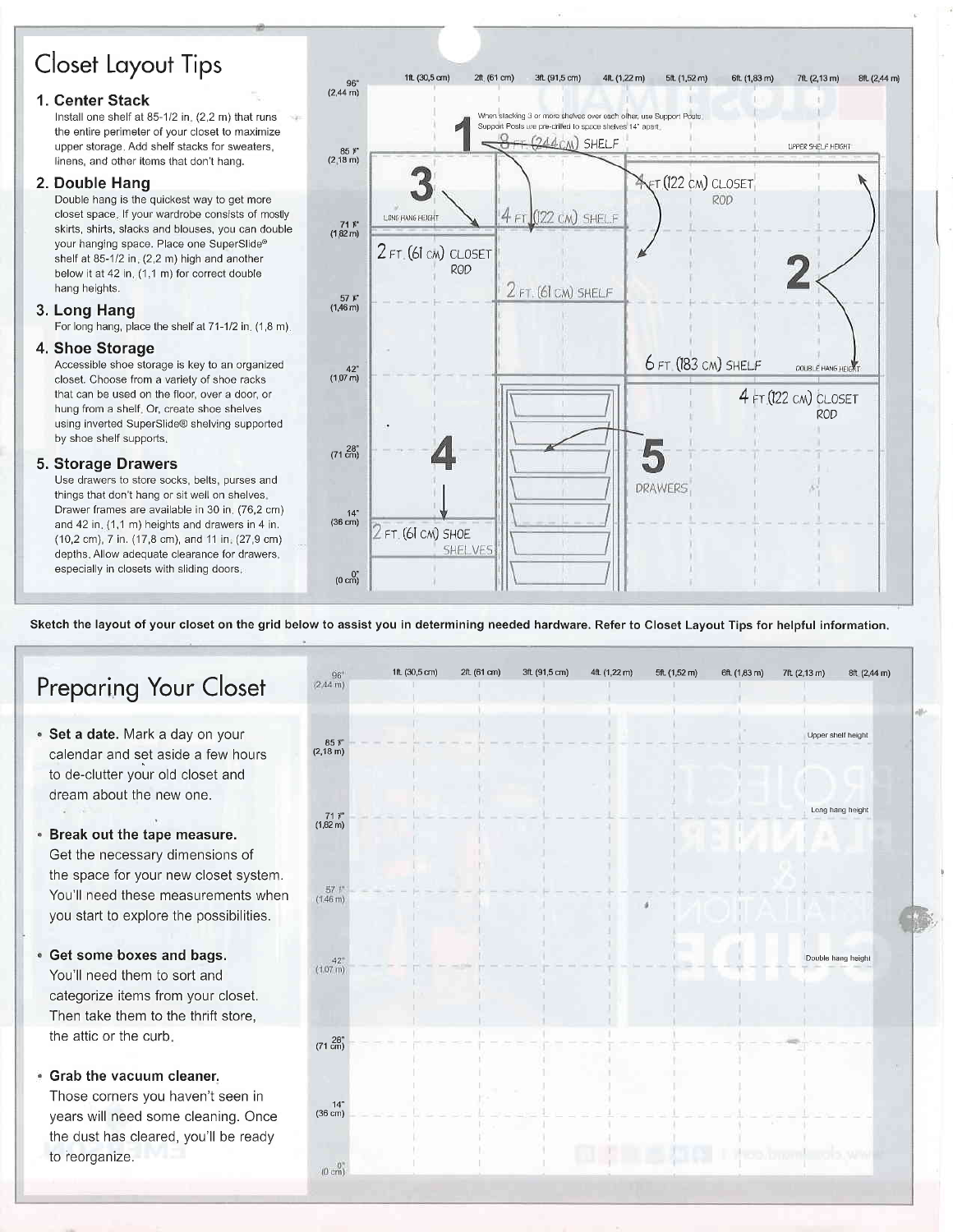### **Choose Your Shelving Type**

#### **SuperSlide®**

Closet

With the addition of SuperSlide hardware, hangers slide freely end to end. 12 in. (30,5 cm) & 16 in. (40,6 cm) depths.

#### **Shelf & Rod**

Designed for both shelf space and hanging items. 12 in. (30,5 cm) & 16 in. (40,6 cm) depths.



#### **Close Mesh**

Wires are closer together to keep small items from tipping. 16 in (40,6 cm) & 20 in (50,8 cm) depths.







T. W

Support Brackets,